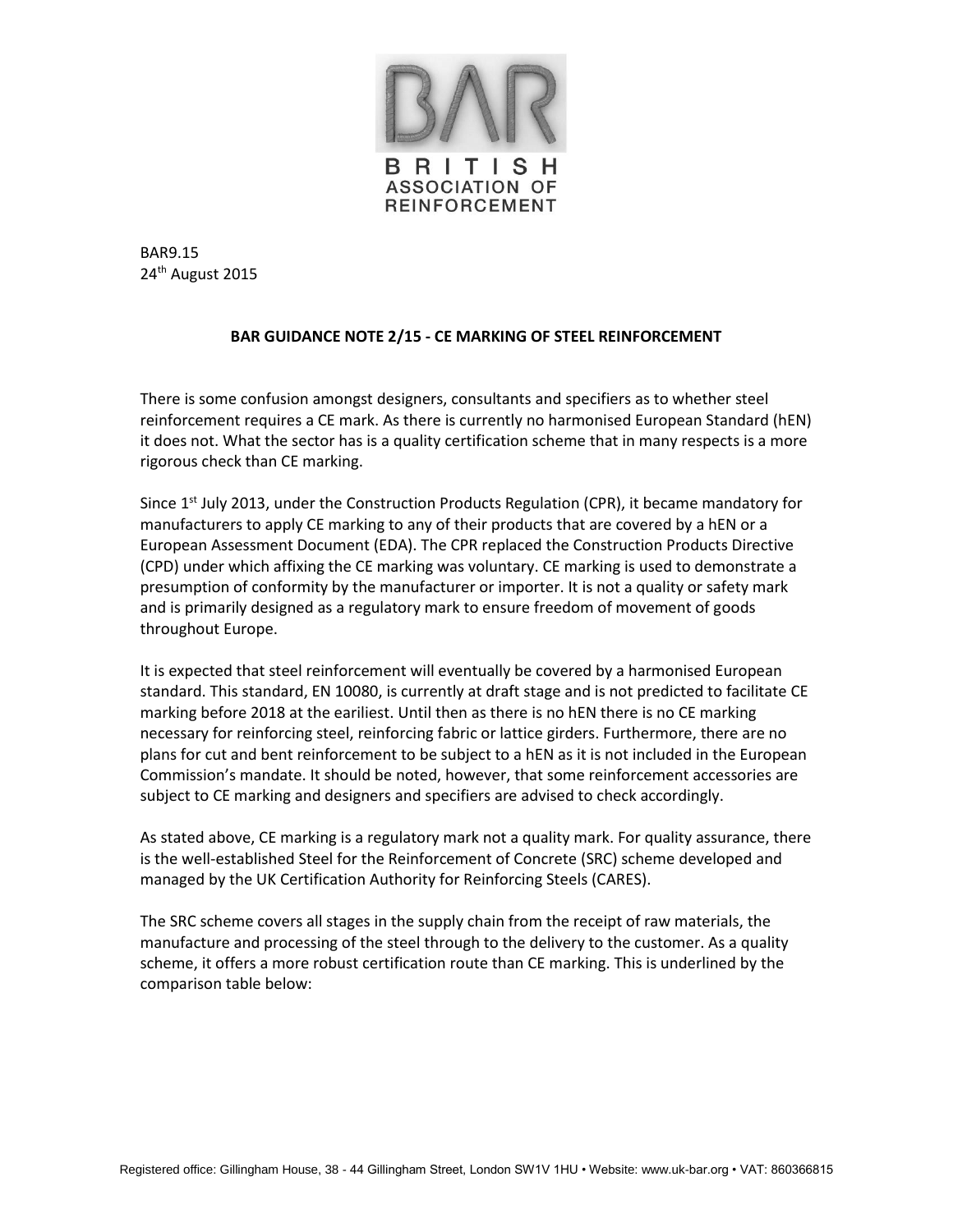

## **CARES SRC scheme**

Reinforcement from a CARES approved supplier is marked for identification of strength, ductility and manufacturer. This enables assurance of correct reinforcement supply by visual inspection without the need for further testing.

CARES product certification provides full traceability by addressing all the following activities: steelmaking; casting; rolling; delivery to processor/fabricator, processing/fabrication; delivery to construction site.

The CARES SRC scheme requires that the reinforcing bar/coil manufacturer issues a works test certificate for each batch for strict traceability to production conditions for each cast of steel.

Each company in the supply chain approved by CARES must demonstrate the following: compliance with the product standard; management system complying with ISO 9001; proper process control.

CARES product certification requires the analysis of three different sets of tests results: As Witnessed; As Independently Tested and As Produced. This enables independent checking of the accuracy of the manufacturer's test methods and consistency of production.

## **CE MARK**

CE marking requires product strength and ductility related information. The generic strength and ductility should be rolled onto the bar itself as described in the product standard - interpretation of which is subject to the manufacturer. CE mark offers no obvious strength or ductility indication.

CE marking is only concerned with the product as it comes from the steel mill.

CE marking requires only a declaration of performance (DOP) by the manufacturer with no test result certification. The proposed European standard for reinforcing steel does not require traceability to production conditions for each cast of steel.

CE marking does not require process control assessment. The European standard requires only Factory Production Control (FPC) rather than compliance with ISO 9001.

CE marking requires initial type testing and surveillance testing by the manufacturer but no statistical analysis of test results. There is no requirement for independent testing.